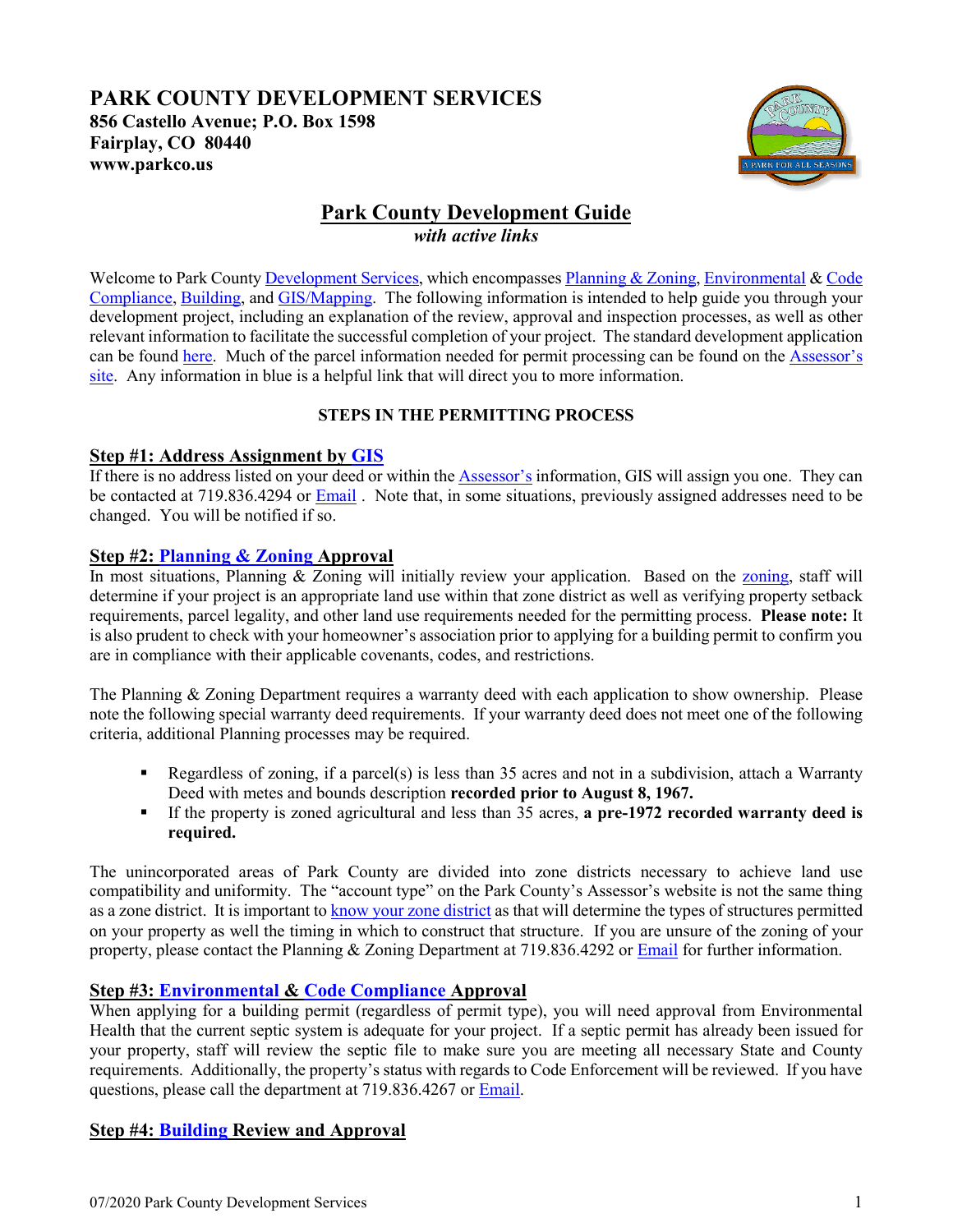WHEN IS A BUILDING PERMIT REQUIRED? A building permit is required to erect, construct, enlarge, alter, repair, move, improve, remove, convert, or demolish any building or structure in Park County. If you are in doubt as to whether a permit is required for your project, please contact the Building Department at 719.836.4255 or [Email](https://parkco.us/FormCenter/Contact-Us-4/Contact-Building-46) for further information.

To obtain a building permit, your plans will be reviewed by the Building Department for compliance with current building codes and other County regulations. Please be sure to include all information in your application, and that your plans include all [plan content requirements,](https://parkco.us/DocumentCenter/View/3355/Building-Permit-App-Plan-Content-Requirements) as omission of any one item can delay the acceptance of your application. Park County is currently under the 2012 International Code family; however more current codes may be adopted in 2020. After the submittal of your application and construction plans for review, your project will be given a plan review number. All plans are reviewed in the order in which they are received. Two sets of building plans are required for submittal.

**Snow and Wind Load:** [Ground snow load](https://maps.parkco.us/) for a structure is based on the location and elevation of your property. This information is required on your building permit application. Applicants and design professionals are responsible for obtaining the snow load from the web site. Staff will not provide the information to avoid potential liability.

Wind load for the county is designated at 110 mph, 3-second gust. Please make sure that both wind and snow loads are clearly stated and addressed on your construction plans.

**Permit Fees:** A minimum of 50% of the building permit fee is due upon plan submittal. [Estimated permit fees](https://parkco.us/135/Permit-Applications-Fees) are available on the Building web page. Commencing construction prior to issuance of a building permit will subject you to a double fee.

**Issuance of Permit:** Upon completion of plan review, the Building Department will notify the applicant that the permit is ready to be issued or that additional information is required. Plans will be stamped approved and dated. When the permit is issued, you will receive the permit, a building inspection card, and one set of approved plans. **The permit, building inspection card, and stamped plans are required to be on-site for all inspections.** A highly visible, waterproof container for storage of these documents is recommended on-site. Please note that following approval of the final inspection, the inspector will retrieve the building inspection card for our files.

**Permit Expiration:** Development permits are valid for 1 year from the date of permit issuance and may be voided if work lapses or inspections are not performed. Permits can be renewed for one year, for a fee, which may be conditional on inspections having been performed and upon review of Building Department staff. Please call two weeks prior to the expiration of your permit to ensure arrangements can be made to extend your permit.

**Transfer of Permit:** Valid unexpired permits can be transferred to a new party upon written application. There will be a fee for such transfer, and for structural or plan changes. The original expiration date will remain the same. Once a building permit has been issued and work on the project has commenced, the project will be completed under the same edition of the Building Code enforced at the time the project was started, provided the permit has not been allowed to expire.

**Plan Revisions:** If a change needs to be made to your construction plans that have already been submitted or approved through the plan review process, you will need to bring two sets of plans clearly showing the changes you wish to make. A plan revision fee, based on the complexity of the change, will be required; as will additional permit fees if applicable.

**Inspections:** Your building project is required to be inspected at various stages of construction. Please see the appropriate building inspection card for a list of those inspections and when to request an inspection. Inspections may be scheduled with the Building Department office **no later than 5PM the day before you need an inspection.** To schedule the inspection, please call the Building Department's Inspection Line at 719.836.4257 and provide the building permit number, type of inspection, property address, subdivision (if applicable), owner's last name and requested inspection date. We will contact you if the inspection cannot be performed on the